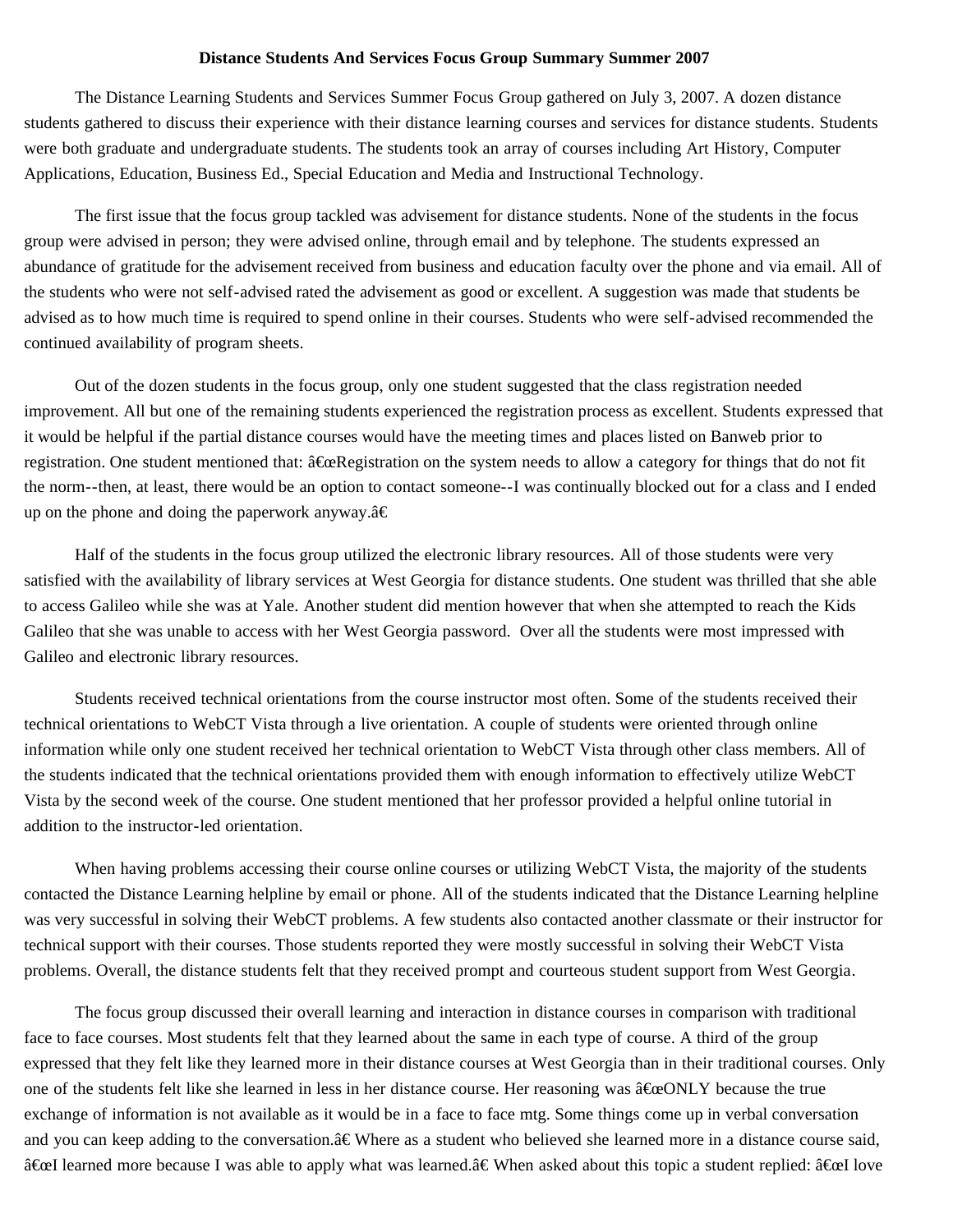## online courses. I would not take classes any other way. $\hat{a} \in$

Due to the use of online course tools such as chat, the discussions board and email, more students than not felt that the level of interaction between themselves and the instructor and also themselves and other students was greater in a distance course than in a traditional on campus course. In regards to interaction with other students, one student said,  $\hat{a} \in \mathbb{R}$ chat so much with my other team members that I don't feel like I am missing any interaction. $\hat{a} \in \text{Only one student reported}$ that there was less interaction in a distance course and complained,  $\hat{a} \in \mathbb{R}$  and  $I$  am bothering the instructors if there are individual emails. . . most of the correspondence is usually group related. $\hat{\mathbf{\alpha}} \in \mathbf{A}$  third of the focus group said that the interaction in distance courses and traditional courses about the same. One student said that she interacts more with the students than the professor in distance courses. Additionally, another student commented on the camaraderie in distance courses:  $\hat{a} \in \hat{c}$  as are all very helpful. It's comforting to hear that other people are having the same problems I have.â€Students reported that the instructors in distance courses made themselves available via email and telephone calls if needed.

The focus group was asked if they thought that there are enough distance courses offered at the University of West Georgia. None of the students in the group said that there were enough distance courses at West Georgia. A majority of the group indicated that were not enough distance courses offered at West Georgia. One student emphatically said  $\hat{a} \in \Omega$  live 2 hours away and wish more courses were available online!â€One student said that she wished she could complete her specialist degree online at West Georgia. A third of the group was uncertain if there were enough distance courses offered at West Georgia. One student frustratingly reported,  $\hat{a}$  ExeMy work and graduation has been delayed yet another year because of not being able to take classes that are required because they are not being offered $\hat{a} \in \hat{a}$  and he felt that if there were more of the courses offered online this would not have been the case. The majority of the group reported that if the courses they were taking via distance media were not offered online they would not have driven to campus to take the courses in the traditional manner. One student was completing her Masters from Florida. Another student was taking courses at UWG in Houston, Texas. A couple of students stated that they would hesitantly drive to campus only if absolutely necessary. Only one of the focus group students taking distance courses lives on campus.

Most all of the distance students in the group accessed WebCT Vista from their computers at home most often. One student accessed WebCT Vista from both work and home equally. Another student accessed most often from her campus housing.

Students reported being frustrated with the current inability of to toggle back and forth between WebCT Vista and the campus portal. Additionally a student complained that  $\hat{a} \times \hat{a} \times \hat{c}$  all instructors use webct, some are on pipeline, so here we go again, with all these computer systems--we need to whittle that down to one--too much. $\hat{a} \in$ Another student stated that her only problem with distance courses is  $\hat{a} \oplus \hat{c} \oplus \hat{c}$  with instructors who aren't familiar with WebCT. $\hat{a} \in \text{Other}$  issues in regards to specific course surfaced such as  $\hat{a}$  califferent instructors have different ways of getting in and getting out--different classes will have different procedures--one class I can print the PPTs, the other I cannot because of the way the instructor posted. $\hat{a} \in$ Students reported having general issues with the lack of speed and poorly perceived usability with the Vista course management system. Also, a student requested  $\hat{a}$  for a feature and of sessions, please do not alter the system or do upgrades or maintenance.â€

Two of the distance students in the dozen members of the focus group were unsuccessful in getting their copy of the Microsoft Office software as part of the Microsoft Campus Agreement. They had the unfortunate experience of driving a distance to campus and being told their reserved software was not available. Subsequently, they were told that the software could not be sent to them which was an incredible disservice since they both loved so far away from campus.